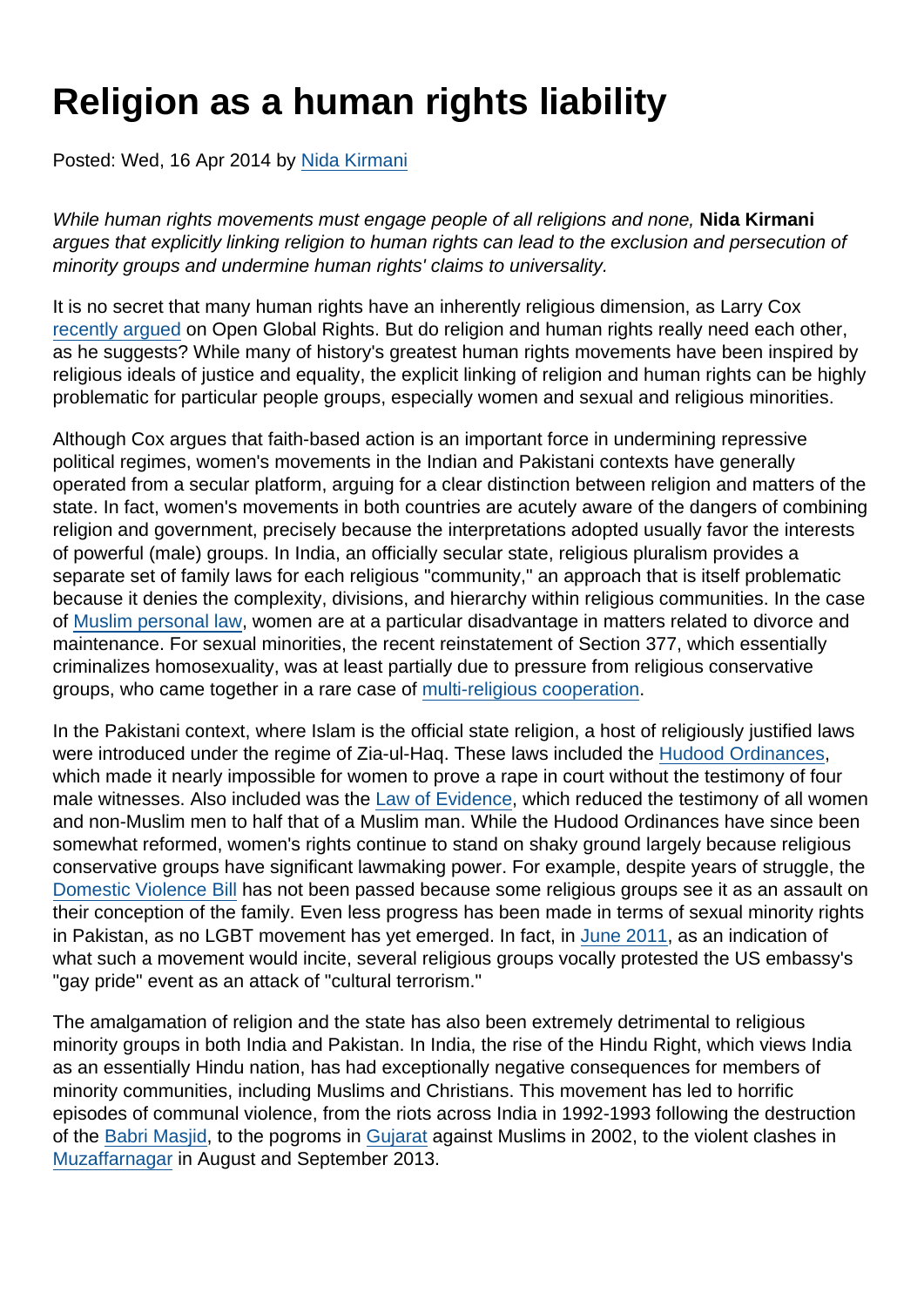In Pakistan, the blending of religion with the nation-state has had even more explicit negative consequences for members of religious minority groups. The official identification of the [Pakistani](http://en.wikipedia.org/wiki/Objectives_Resolution) [state as 'Islamic' in 1949](http://en.wikipedia.org/wiki/Objectives_Resolution) has led to all non-Muslims being automatically given second-class status as citizens. This political marginalization has also provided tacit justification for countless episodes of violence against religious minority communities. Because blasphemy is a crime punishable by death, Christians have been attacked both as individuals and as a community, with entire neighbourhoods, such as [Badami Bagh in Lahore,](http://tribune.com.pk/story/518244/alleged-blasphemy-mob-burns-100-christian-homes-in-lahore/) being burned to the ground. Both the state and Islamic groups have also developed a progressively narrow definition of "Muslim," which began with the Ahmadi community being [legally declared "non-Muslim" in 1974.](http://en.wikipedia.org/wiki/Ahmadiyya) This quest to define the "true Muslim" has led to a steady increase in sectarian violence across the country. The [targeted](http://www.huffingtonpost.com/mina-sohail/pakistans-religious-minorities-under-attack_b_4692693.html) [killings of Shia professionals](http://www.huffingtonpost.com/mina-sohail/pakistans-religious-minorities-under-attack_b_4692693.html) across the country, and the attacks on the Hazara community in [Quetta](http://en.wikipedia.org/wiki/Persecution_of_Hazara_people_in_Quetta), are some of the worst examples of such violence in recent years.

In both the Indian and Pakistani contexts, then, the dangers of not taking a secular approach to human rights are all too clear. Cox argues that human rights movements should harness the power of religion in order to build support. Yet the question remains, which religion will be harnessed and whose version of that religion will be preferred? In multi-religious societies, an explicit use of religion as a mobilizing force means the exclusion of minority religious communities, as well as a denial of internal hierarchies and tensions within religious communities. In India, where Hindus are the majority, any attempt by the women's movement to use Hindu religious symbols, such as the goddess Kali, has alienated non-Hindu women. In Pakistan, where Muslims are the vast majority, an appeal to Islamic ideas of justice and equality also means an exclusion of women from minority communities.

While one cannot deny that ideas about dignity, equality, and justice are enshrined in all of the world's religions, the interpretation of these terms differs greatly amongst and within religious traditions. In addition, all of the world's religions contain strands that are clearly unsupportive of human rights. Even the most progressive interpretations of most major religions eventually hit a brick wall with certain rights, particularly regarding gender and sexuality. Therefore, while it is tempting to pick and choose aspects of religion that support human rights, the complications and risks that arise from doing so are simply too great.

At the same time, we should not ignore the importance of religion as a motivating force to achieve human rights, and we should not deny people the right to express their religious beliefs, provided that such expression does not also deny the rights of others. However, there is a difference between being personally motivated by religion, which can be a powerful driver, and religiously identifying as a movement, which can exclude non-believers and provide space for more fundamentalist religious interpretations to thrive.

For human rights activists, it is important to remember that protection of human rights is the bottom line. Bringing religion back into human rights can be appealing, particularly at a time when the human rights movement seems to be lacking "soul" as Cox implies, but including religion in the debate is also dangerous. For women and other minorities, it can quite literally become a matter of life and death.

This article was originally published on [Open Democracy](http://www.opendemocracy.net/openglobalrights/nida-kirmani/religion-as-human-rights-liability) as part of their Open Global Rights debate[,"Religion and Human Rights".](http://www.opendemocracy.net/openglobalrights/religion-and-human-rights)Nida Kirmani is an assistant professor of sociology at the Lahore University of Management Sciences (LUMS) in Pakistan, in the Mushtaq Ahmad Gurmani School of Humanities and Social Sciences. You can follow her on Twitter [@nidkirm](https://twitter.com/nidkirm)

The views expressed are those of the author and do not necessarily represent the views of the NSS.